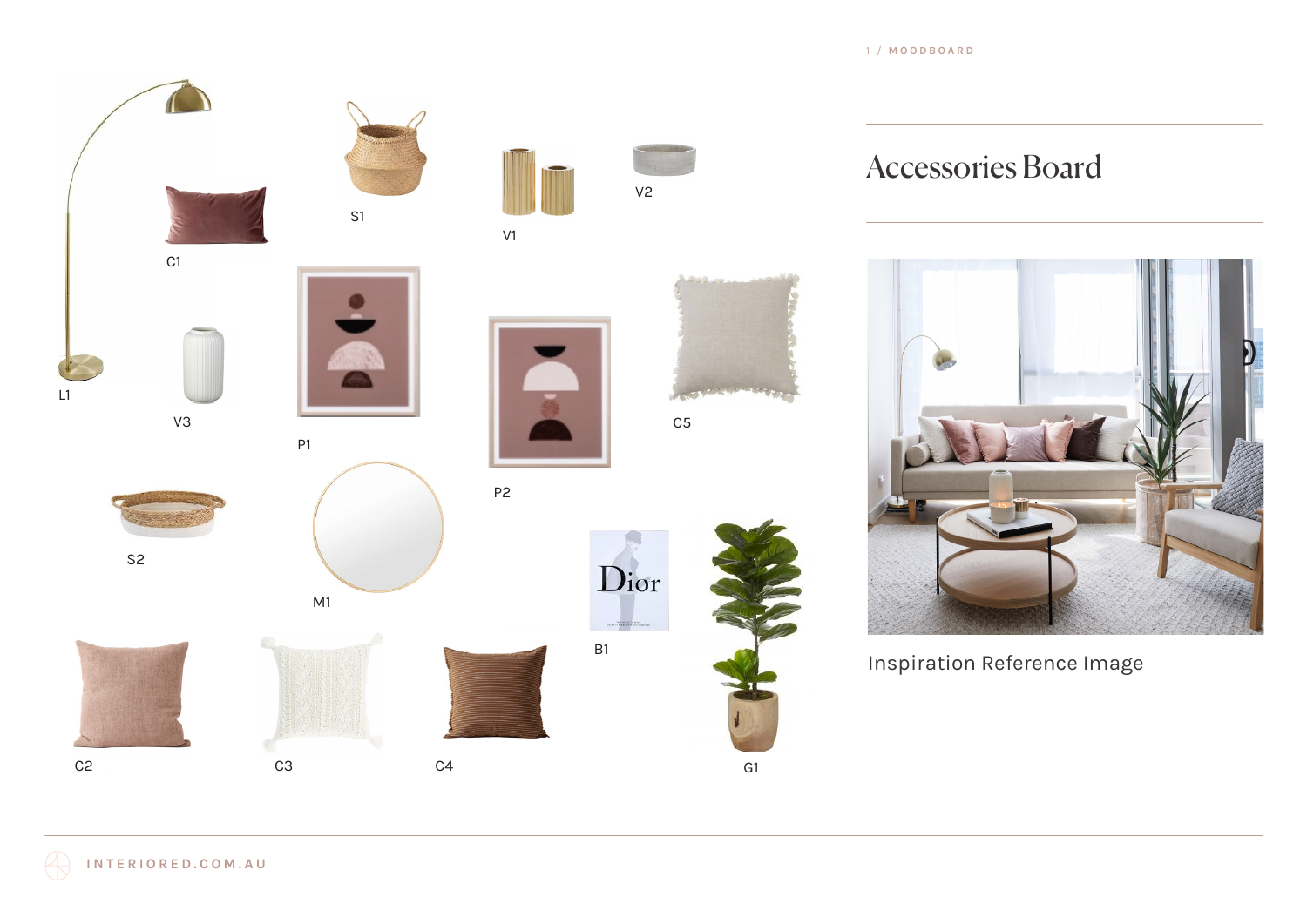

## Layout - Living Room

Read in conjuction with: -Moodboard -Detailed Shopping List